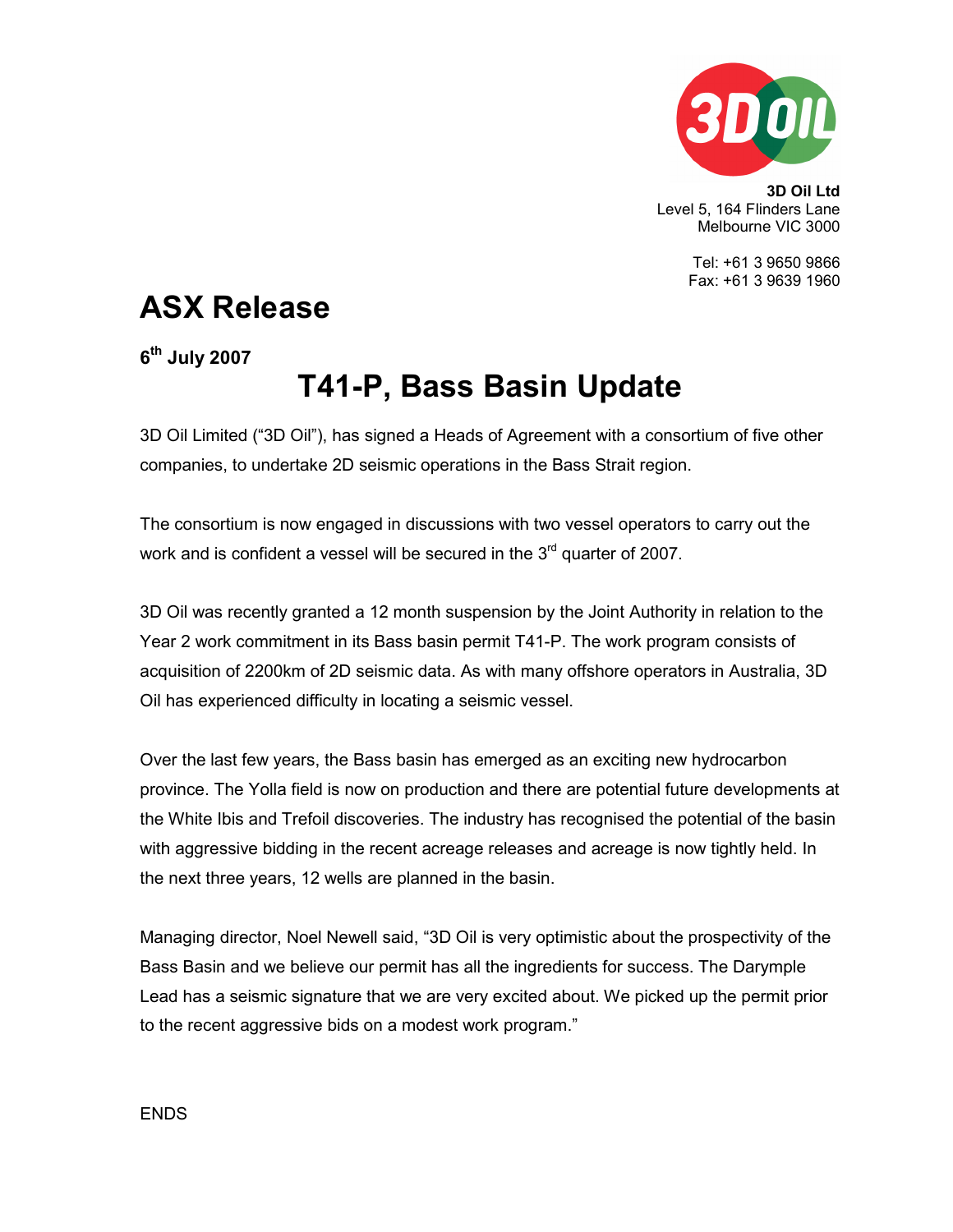

3D Oil Ltd Level 5, 164 Flinders Lane Melbourne VIC 3000

> Tel: +61 3 9650 9866 Fax: +61 3 9639 1960

### 3D Oil Limited: company background

- Established in 2003 with the objective of becoming an oil and gas exploration and production company.
- Listed on the ASX in May 2007.
- Activity initially focused on the Gippsland basin
- Acquired a 100% interest in the Gippsland basin permit Vic/P57 in April 2004. The permit contains the West Seahorse oil field: 2P reserves of 5.8 MMstb and contingent resources of 4.5 MMstb, totalling 10.3 MMstb. Oil production from the field is expected to commence in 2009

#### Future growth

In January 2008, 3D Oil Limited plans to begin drilling appraisal wells at West Seahorse Field and Sea Lion prospect. The Sea Lion field has prospective resources of 20.7 MMstb on a best case estimate. If substantial 2P reserves are discovered at Seal Lion the well may be tied to facilities at West Seahorse.

The company has acquired a 100% interest in the Bass basin permit T41-P in Bass Strait which is lightly explored with a regional 2D seismic grid. Additional 2D seismic will be acquired to progress the Dalrymple prospect to drill-ready status.